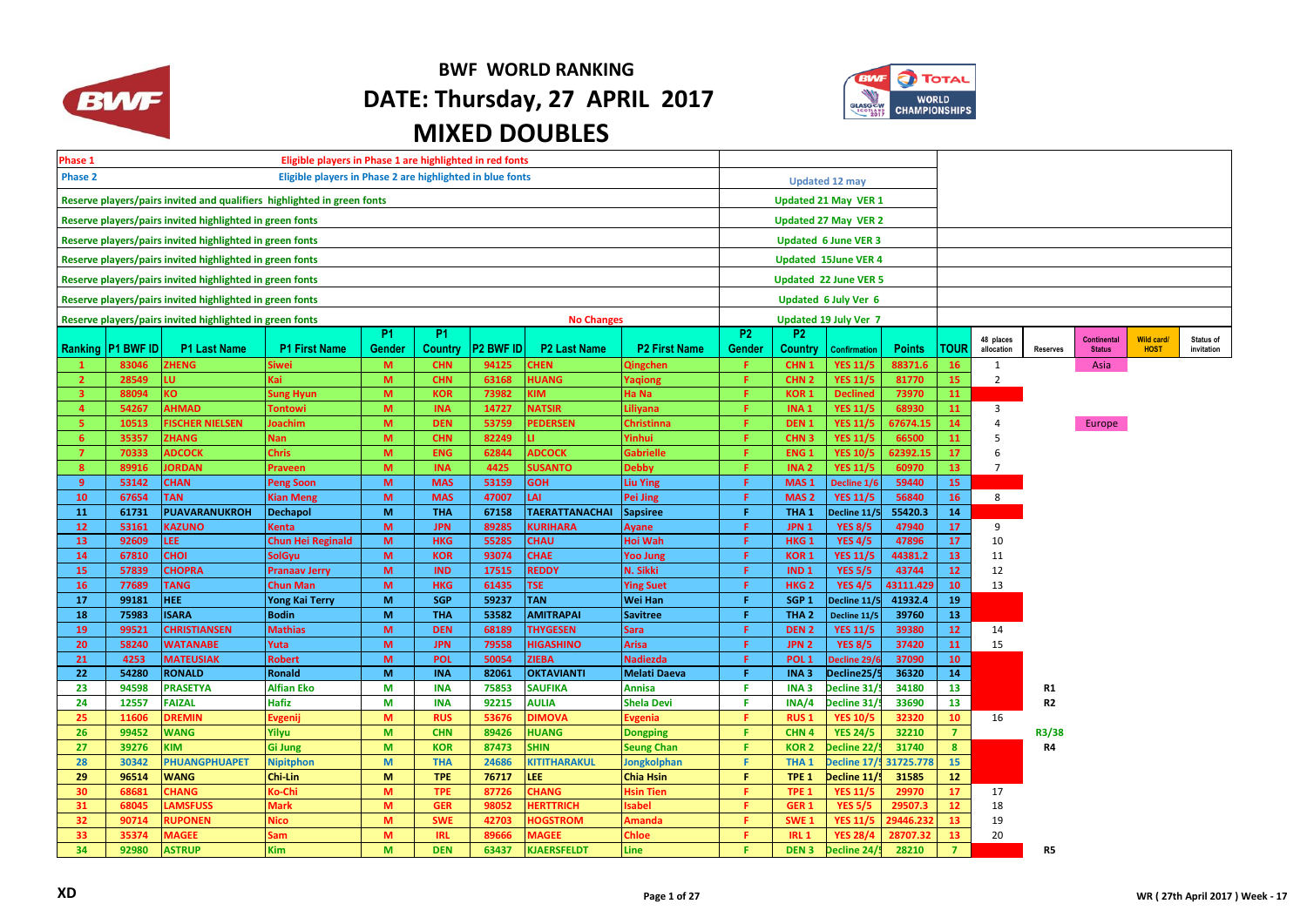| 35 | 56746 | LU                     | <b>Ching Yao</b>       | M            | <b>TPE</b>       | 84929 | <b>CHIANG</b>      | <b>Kai Hsin</b>          | F.           | TPE <sub>2</sub>       | <b>YES 16/5</b>     | 28040     | 11                      | 21 |                     |         |
|----|-------|------------------------|------------------------|--------------|------------------|-------|--------------------|--------------------------|--------------|------------------------|---------------------|-----------|-------------------------|----|---------------------|---------|
| 36 | 66194 | <b>LIN</b>             | Chia Yu                | M            | <b>TPE</b>       | 95143 | WU                 | <b>Ti Jung</b>           | F.           | TPE <sub>3</sub>       | ecline 25.          | 27780     | 12 <sup>2</sup>         |    | R6                  |         |
| 37 | 92593 | <b>GOH</b>             | <b>Soon Huat</b>       | M            | <b>MAS</b>       | 56352 | LAI                | <b>Shevon Jemie</b>      | F.           | MAS <sub>3</sub>       | Decline 25/         | 27442.4   | 6                       |    | R7                  |         |
| 38 | 69448 | LEE.                   | Yang                   | M            | <b>TPE</b>       | 74561 | <b>HSU</b>         | <b>Ya Ching</b>          | F.           | TPE <sub>4</sub>       | Decline 25          | 25990     | 11                      |    | R8                  |         |
| 39 | 71729 | <b>TSENG</b>           | <b>Min Hao</b>         | M            | <b>TPE</b>       | 87176 | HU                 | <b>Ling Fang</b>         | F.           | TPE <sub>3</sub>       | <b>YES 25/5</b>     | 24930     | 8 <sup>°</sup>          |    | R9/39               |         |
| 40 | 22038 | <b>ABAR</b>            | <b>Ronan</b>           | M            | <b>FRA</b>       | 68480 | <b>ONTAINE</b>     | Audrey                   | F.           | FRA <sub>1</sub>       | <b>YES 11/5</b>     | 24840.5   | 13 <sup>°</sup>         | 22 |                     |         |
| 41 | 76278 | ANE                    | Ben                    | M            | <b>ENG</b>       | 77018 | <b>PUGH</b>        | essica                   | F.           | <b>ENG<sub>2</sub></b> | <b>YES 10/5</b>     | 24570     | 13 <sup>°</sup>         | 23 |                     |         |
| 42 | 12377 | <b>KHRISHNAN</b>       | Yogendran              | M            | MAS <sub>1</sub> | 28248 | <b>SAWANT</b>      | Prajakta                 | F.           | IND <sub>2</sub>       | <b>YES 7/6</b>      | 24280     | 12                      |    | R <sub>10</sub> /40 |         |
| 43 | 96005 | <b>SAPUTRA</b>         | <b>Yantoni Edy</b>     | M            | <b>INA</b>       | 96862 | <b>ISLAMI</b>      | Marsheilla Gischa        | F.           | INA <sub>3</sub>       | ecline 10/          | 23550     | 11                      |    | <b>R11</b>          |         |
| 44 | 33261 | <b>FADHILAH</b>        | Irfan                  | M            | <b>INA</b>       | 88699 | <b>ANGGRAINI</b>   | Weni                     | F.           | <b>INA3</b>            | <b>YES 10/6</b>     | 22920     | $\boldsymbol{8}$        |    | R12/41              |         |
| 45 | 30163 | <b>TAM</b>             | Chun Hei               | M            | <b>HKG</b>       | 61986 | <b>NG</b>          | <b>Tsz Yau</b>           | F.           | HKG <sub>3</sub>       | <b>YES 1/6</b>      | 22200     | $\overline{7}$          |    | R13/42              |         |
| 46 | 18267 | <b>GRAVHOLT</b>        | Soren                  | M            | <b>DEN</b>       | 70042 | <b>FRUERGAARD</b>  | <b>Maiken</b>            | F.           | DEN <sub>3</sub>       | <b>Declined 1/6</b> | 22100     | 10                      |    | R <sub>14</sub>     |         |
| 47 | 75157 | <b>ERASINGHE</b>       | Sawan                  | M            | <b>AUS</b>       | 77441 | <b>MAPASA</b>      | ietyana                  | F.           | AUS <sub>1</sub>       | <b>YES 5/8</b>      | 21910     | $\boldsymbol{8}$        | 24 |                     | Oceania |
| 48 | 67175 | ARENDS                 | Jacco                  | M            | <b>NED</b>       | 67176 | PIEK               | ielena                   | F.           | NED <sub>1</sub>       | <b>YES 2/5</b>      | 21220     | 5                       | 25 |                     |         |
| 49 | 66357 | <b>TABELING</b>        | Robin                  | M            | <b>NED</b>       | 70503 | <b>SEINEN</b>      | heryl:                   | F.           | NED <sub>2</sub>       | <b>YES 2/5</b>      | 20826.667 | 11                      | 26 |                     |         |
| 50 | 96121 | <b><i>CERSAUDY</i></b> | <b>Bastian</b>         | M            | <b>FRA</b>       | 98329 | <b>PALERMO</b>     | .ea                      | F.           | FRA <sub>2</sub>       | <b>YES 11/5</b>     | 20813.333 | 9                       | 27 |                     |         |
| 51 | 53230 | <b>LIAO</b>            | <b>Min Chun</b>        | M            | <b>TPE</b>       | 51518 | <b>CHEN</b>        | <b>Hsiao Huan</b>        | $\mathsf F$  | TPE/4                  | <b>YES 31/5</b>     | 20800     | $\overline{7}$          |    | R <sub>15</sub> /43 |         |
| 52 | 76031 | <b>MIKKELSEN</b>       | <b>Mikkel</b>          | M            | <b>DEN</b>       | 64816 | <b>SURROW</b>      | Mai                      | F.           | DEN/3                  | Decline 1/          | 20740     | 9                       |    | <b>R16</b>          |         |
|    | 58415 |                        | Pawel                  | M            | <b>POL</b>       |       |                    |                          | F.           | POL <sub>2</sub>       |                     | 20500     | 14                      | 28 |                     |         |
| 53 |       | PIETRYJA               |                        |              |                  | 67908 | WOJTKOWSKA         | Aneta                    | F.           |                        | <b>YES 4/5</b>      |           |                         |    |                     |         |
| 54 | 58180 | <b>MAIRS</b>           | Gregory                | M            | <b>ENG</b>       | 89068 | <b>MOORE</b>       | Jenny                    |              | ENG <sub>3</sub>       | <b>YES 1/6</b>      | 20150     | 12                      |    | R17/44              |         |
| 55 | 77978 | <b>SUBAKTIAR</b>       | Edi                    | M            | <b>INA</b>       | 81702 | <b>WIDJAJA</b>     | <b>Gloria Emanuelle</b>  | F.           | <b>INA4</b>            | Decline 19/         | 19791.429 | 6                       |    | <b>R18</b>          |         |
| 56 | 94367 | <b>CHALLER</b>         | <b>Oliver</b>          | M            | <b>SUI</b>       | 79680 | <b>BURKART</b>     | celine.                  | F.           | <b>SUI 1</b>           | <b>YES 4/5</b>      | 19603     | 16                      | 29 |                     |         |
| 57 | 50748 | <b>DO</b>              | <b>Tuan Duc</b>        | M            | <b>VIE</b>       | 40278 | <b>PHAM</b>        | <b>Nhu Thao</b>          | F.           | <b>VIE 1</b>           | Decline 11/         | 19193     | 8                       |    |                     |         |
| 58 | 54443 | <b>BITMAN</b>          | Jakub                  | M            | <b>CZE</b>       | 39172 | <b>BASOVA</b>      | Alzbeta                  | F.           | CZE <sub>1</sub>       | <b>YES 30/4</b>     | 19065     | 15                      | 30 |                     |         |
| 59 | 73786 | <b>THONGNUAM</b>       | <b>Parinyawat</b>      | $\mathsf{M}$ | <b>THA</b>       | 74490 | <b>SAENGCHOTE</b>  | <b>Natcha</b>            | F.           | THA <sub>2</sub>       | Decline 17/         | 18950     | 11                      |    |                     |         |
| 60 | 53930 | ۷G                     | Toby                   | M            | <b>CAN</b>       | 95664 | <b>HONDERICH</b>   | <b>Rachel</b>            | F.           | CAN <sub>1</sub>       | <b>YES 11/5</b>     | 18540     | $\overline{7}$          | 31 |                     | Pan Am  |
| 61 | 68041 | <b>HAN</b>             | Yan Tuck               | M            | <b>USA</b>       | 56512 | <b>KAWASAKI</b>    | Yuko                     | F.           | USA <sub>1</sub>       | <b>YES 8/5</b>      | 18410     | 10                      | 32 |                     |         |
| 62 | 72435 | <b>RANKIREDDY</b>      | Satwiksairaj           | M            | <b>IND</b>       | 56836 | <b>MANEESHA</b>    |                          | F.           | <b>IND<sub>2</sub></b> | <b>YES 5/5</b>      | 18400     | 10                      | 33 |                     |         |
| 63 | 83131 | <b>AISTI</b>           | Anton                  | M            | <b>FIN</b>       | 64110 | <b>NYSTROM</b>     | lenny                    | F.           | FIN <sub>1</sub>       | <b>YES 3/5</b>      | 18286.5   | 10                      | 34 |                     |         |
| 64 | 94817 | <b>MITTELHEISSER</b>   | Gaetan                 | M            | <b>FRA</b>       | 54079 | LEFEL              | <b>Emilie</b>            | F.           | FRA <sub>3</sub>       | Decline 13/6        | 18090     | $\overline{7}$          |    | <b>R19</b>          |         |
| 65 | 24172 | <b>REDDY</b>           | <b>B.</b> Sumeeth      | M            | <b>IND</b>       | 49765 | <b>PONNAPPA</b>    | <b>Ashwini</b>           | F.           | IND <sub>3</sub>       | <b>YES 7/6</b>      | 17960     | 6                       |    | R20/45              |         |
| 66 | 58661 | <b>NUGROHO</b>         | Lukhi Apri             | M            | <b>INA</b>       | 88747 | <b>AMELIA</b>      | <b>Ririn</b>             | F.           | INA/4                  | <b>YES 19/6</b>     | 17490     | 11                      |    | R21/46              |         |
| 67 | 88804 | <b>CORVEE</b>          | <b>Jordan</b>          | M            | <b>FRA</b>       | 98854 | <b>TRAN</b>        | <b>Anne</b>              | F.           | FRA <sub>3</sub>       | <b>Yes 16/6</b>     | 17460     | 11                      |    | R22/47              |         |
| 68 | 52273 | YOO                    | <b>Yeon Seong</b>      | M            | <b>KOR</b>       | 54361 | <b>CHANG</b>       | Ye Na                    | F.           | <b>KOR2</b>            | Decline 29/         | 17350     | $\overline{4}$          |    | <b>R23</b>          |         |
| 69 | 83680 | <b>BAY-SMIDT</b>       | <b>Mathias</b>         | M            | <b>DEN</b>       | 88779 | <b>BØJE</b>        | <b>Alexandra</b>         | F.           | DEN <sub>3</sub>       | Decline 3/.         | 17310     | $\bf{8}$                |    | R <sub>24</sub>     |         |
| 70 | 93858 | <b>JILLE</b>           | <b>Ruben</b>           | M            | <b>NED</b>       | 47517 | <b>TABELING</b>    | Iris                     | F.           | NED <sub>3</sub>       | Declined 4/         | 16910     | 11                      |    | <b>R25</b>          |         |
| 71 | 60783 | <b>YARTSEV</b>         | <b>Anatoliy</b>        | M            | <b>RUS</b>       | 92400 | <b>KOSETSKAYA</b>  | <b>Evgeniya</b>          | $\mathbf{F}$ | <b>RUS2</b>            | <b>Decline</b>      | 16580     | 6                       |    |                     |         |
| 72 | 55949 | <b>ALAH</b>            | Ahmed                  | M            | EGY              | 94632 | <b>ELTANANY</b>    | Vlenna                   | F.           | EGY <sub>1</sub>       | <b>YES 11/5</b>     | 16456     | $\overline{7}$          | 35 |                     | Africa  |
| 73 | 61139 | <b>BECK</b>            | Raphael                | M            | <b>GER</b>       | 61184 | NELTE              | Carla:                   | F.           | GER <sub>2</sub>       | <b>YES 5/5</b>      | 16070     | 9                       | 36 |                     |         |
| 74 | 54175 | <b>WIDIANTO</b>        | <b>Riky</b>            | M            | <b>INA</b>       | 81702 | <b>WIDJAJA</b>     | <b>Gloria Emanuelle</b>  | F.           | <b>INA</b>             |                     | 14810     | 5 <sub>1</sub>          |    | R <sub>26</sub>     |         |
| 75 | 68544 | <b>GICQUEL</b>         | <b>Thom</b>            | M            | <b>FRA</b>       | 70762 | <b>DELRUE</b>      | <b>Delphine</b>          | F.           | FRA 4                  | <b>YES 7/7</b>      | 14800     | $\overline{9}$          |    | R27/48              |         |
| 76 | 95396 | LIU                    | Cheng                  | M            | <b>CHN</b>       | 80939 | <b>BAO</b>         | <b>Yixin</b>             | F.           | <b>CHN</b>             |                     | 14690     | 3 <sup>2</sup>          |    | <b>R28</b>          |         |
| 77 | 56759 | <b>TAKASHINA</b>       | <b>Tomoya</b>          | M            | <b>JPN</b>       | 30221 | <b>ETOH</b>        | Rie                      | F.           | <b>JPN</b>             |                     | 14170     | 6                       |    | R29                 |         |
| 78 | 67854 | <b>DEWANGAN</b>        | Juhi                   | F            | <b>IND</b>       | 78600 | <b>PRASAD</b>      | <b>Venkat Gaurav</b>     | M            | <b>IND</b>             |                     | 14160     | $\overline{7}$          |    | <b>R30</b>          |         |
| 79 | 51623 | <b>MIDDLETON</b>       | <b>Robin</b>           | M            | <b>AUS</b>       | 33833 | CHOO               | Leanne                   | F.           | AUS <sub>2</sub>       | Decline 8/5         | 13970     | $\overline{4}$          |    |                     |         |
| 80 | 68050 | <b>MAINAKY</b>         | <b>Yehezkiel Fritz</b> | M            | <b>INA</b>       | 64558 | <b>MAINAKY</b>     | <b>Lyanny Alessandra</b> | F.           | <b>INA</b>             |                     | 13810     | 10                      |    | <b>R31</b>          |         |
| 81 | 92632 | <b>NOTTINGHAM</b>      | <b>Matthew</b>         | M            | <b>ENG</b>       | 94149 | <b>WESTWOOD</b>    | Emily                    | F.           | <b>ENG</b>             |                     | 13710     | 6 <sup>1</sup>          |    | <b>R32</b>          |         |
| 82 | 99484 | <b>ALIMOV</b>          | <b>Rodion</b>          | M            | <b>RUS</b>       | 72565 | <b>DAVLETOVA</b>   | <b>Alina</b>             | F.           | <b>RUS</b>             |                     | 13450     | $\overline{7}$          |    | <b>R33</b>          |         |
| 83 | 89732 | <b>VAN DER AAR</b>     | <b>Imke</b>            | F.           | <b>NED</b>       | 93455 | <b>MAAS</b>        | Jelle                    | M            | <b>NED</b>             |                     | 13430     | 8                       |    | <b>R34</b>          |         |
| 84 | 64909 | <b>SEIDEL</b>          | <b>Marvin Emil</b>     | M            | <b>GER</b>       | 83942 | <b>EFLER</b>       | Linda                    | F.           | <b>GER</b>             |                     | 13410     | 6                       |    | <b>R35</b>          |         |
| 85 | 73936 | <b>JOMKOH</b>          | Supak                  | M            | <b>THA</b>       | 68441 | <b>SUPAJIRAKUL</b> | Puttita                  | F            | <b>THA</b>             |                     | 12640     | $\overline{4}$          |    | <b>R36</b>          |         |
| 86 | 51263 | <b>FUCHS</b>           | <b>Michael</b>         | M            | <b>GER</b>       | 50851 | <b>OVERZIER</b>    | <b>Birgit</b>            | F.           | <b>GER</b>             |                     | 12520     | $\overline{\mathbf{4}}$ |    | <b>R37</b>          |         |
| 87 | 77618 | KIM                    | <b>Jae Hwan</b>        | М            | <b>KOR</b>       | 91292 | LEE                | So Hee                   | F            | <b>KOR</b>             |                     | 12080     | 4                       |    | <b>R38</b>          |         |
| 88 | 88726 | <b>JANSEN</b>          | <b>Jones Ralfy</b>     | M            | <b>GER</b>       | 61615 | <b>VOLKMANN</b>    | Franziska                | F.           | <b>GER</b>             |                     | 11870     | 9                       |    | <b>R39</b>          |         |
| 89 | 61834 | LOW                    | <b>Hang Yee</b>        | M            | <b>MAS</b>       | 58879 | <b>CHEAH</b>       | <b>Yee See</b>           | F.           | <b>MAS</b>             |                     | 11650     | 8                       |    | R40                 |         |
|    |       |                        |                        |              |                  |       |                    |                          |              |                        |                     |           |                         |    |                     |         |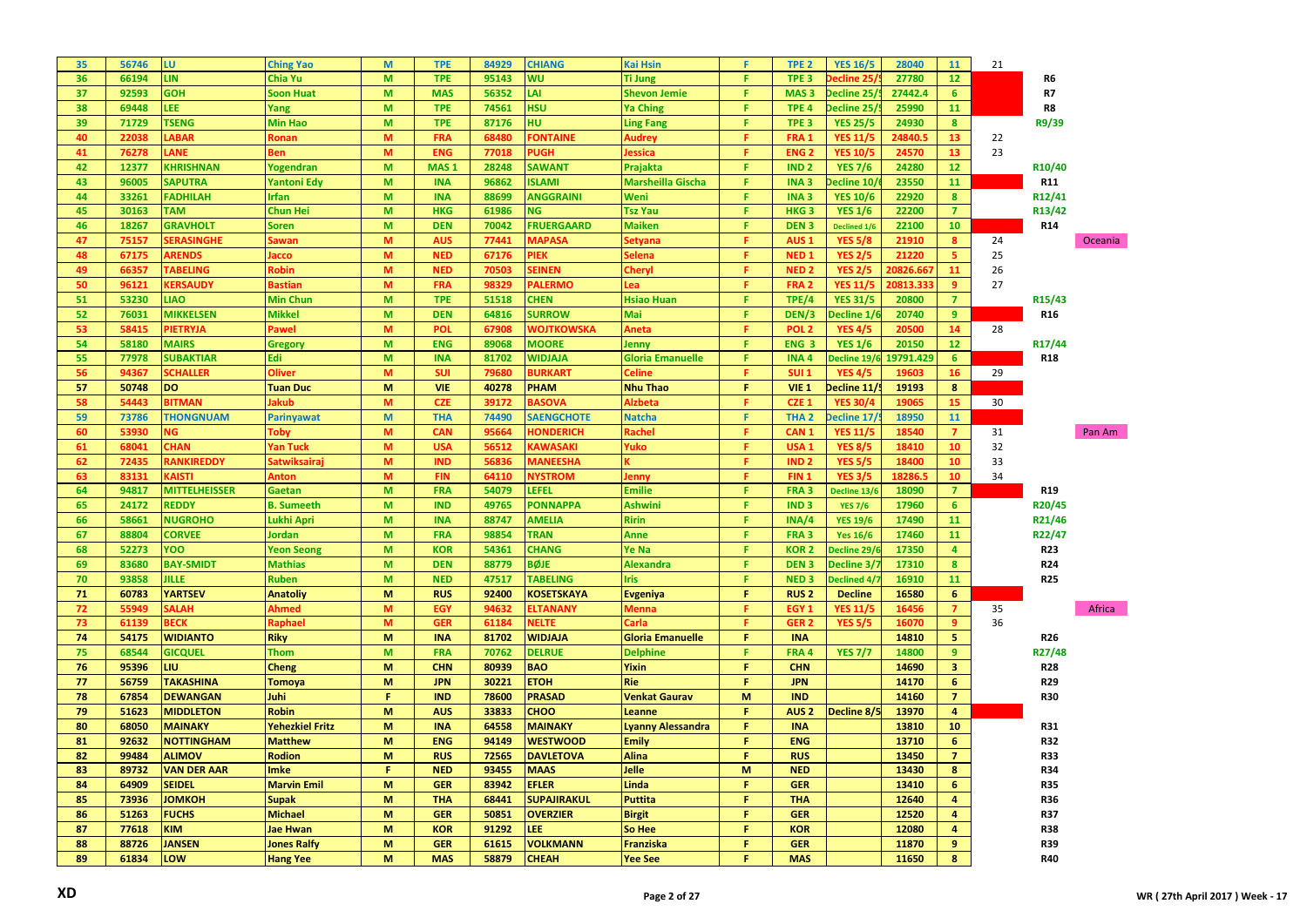| 90  | 65925 | <b>NUGROHO</b>                    | <b>Rafiddias Akhdan</b>    | M | <b>INA</b> | 73134 | <b>MAHMUDIN</b>    | <b>Masita</b>             | F | <b>INA</b>       |                | 11600  | 6              | R41        |
|-----|-------|-----------------------------------|----------------------------|---|------------|-------|--------------------|---------------------------|---|------------------|----------------|--------|----------------|------------|
| 91  | 60980 | <b>KAPOOR</b>                     | <b>Rohan</b>               | M | <b>IND</b> | 83690 | <b>SANTOSH</b>     | <b>SANJANA</b>            | F | <b>IND</b>       |                | 11550  | $\overline{7}$ | R42        |
| 92  | 83467 | <b>PRAKOSO</b>                    | <b>Bimo Adi</b>            | M | <b>SGP</b> | 73013 | <b>JIN</b>         | Yujia                     | F | SGP <sub>1</sub> | decline        | 11440  | $\overline{7}$ |            |
| 93  | 80775 | KIM                               | Dae Eun                    | M | <b>KOR</b> | 35131 | GO                 | <b>Ah Ra</b>              | F | <b>KOR</b>       |                | 11300  | 3 <sup>2</sup> | R43        |
| 94  | 58320 | <b>BOND</b>                       | <b>Alexander</b>           | M | <b>DEN</b> | 86761 | <b>SØBY</b>        | <b>Ditte</b>              | F | <b>DEN</b>       |                | 11210  | 5              | <b>R44</b> |
| 95  | 99472 | <b>CHUNG</b>                      | <b>Eui Seok</b>            | M | <b>KOR</b> | 79061 | YOO                | <b>Hae Won</b>            | F | <b>KOR</b>       |                | 11110  | 3              | R45        |
| 96  | 64188 | <b>NOHR</b>                       | <b>Niclas</b>              | M | <b>DEN</b> | 68189 | <b>THYGESEN</b>    | <b>Sara</b>               | F | <b>DEN</b>       |                | 10830  | 3              | R46        |
| 97  | 71349 | <b>ELLIS</b>                      | <b>Marcus</b>              | M | <b>ENG</b> | 80918 | <b>SMITH</b>       | Lauren                    | F | <b>ENG</b>       |                | 10650  | 4              | R47        |
| 98  | 54159 | <b>MAK</b>                        | <b>Hee Chun</b>            | M | <b>HKG</b> | 68015 | <b>YEUNG</b>       | <b>Nga Ting</b>           | F | <b>HKG</b>       |                | 10390  | 5              | R48        |
| 99  | 77978 | <b>SUBAKTIAR</b>                  | Edi                        | M | <b>INA</b> | 66907 | <b>DILI</b>        | <b>Richi Puspita</b>      | F | <b>INA</b>       |                | 10350  | 4              | R49        |
| 100 | 65143 | <b>ZINCHENKO</b>                  | <b>Alexandr</b>            | M | <b>RUS</b> | 85822 | <b>MOROZOVA</b>    | Olga                      | F | <b>RUS</b>       |                | 10260  | 6              | <b>R50</b> |
| 101 | 36009 | <b>TAOHATA</b>                    | Ryota                      | M | <b>JPN</b> | 26238 | <b>YONEMOTO</b>    | <b>Koharu</b>             | F | <b>JPN</b>       |                | 10200  | 3              |            |
| 102 | 88451 | <b>RIVALDY</b>                    | <b>Rinov</b>               | M | <b>INA</b> | 62428 | <b>SUKOCO</b>      | Vania Arianti             | F | <b>INA</b>       |                | 10030  | 6              |            |
| 103 | 69448 | LEE                               | Yang                       | M | <b>TPE</b> | 86442 | <b>KUO</b>         | Yu Wen                    | F | <b>TPE</b>       |                | 9950   | 5              |            |
| 104 | 63843 | <b>DEVLEKAR</b>                   | <b>Vighnesh</b>            | M | <b>IND</b> | 87012 | <b>GARG</b>        | <b>Kuhoo</b>              | F | <b>IND</b>       |                | 9700   | 6              |            |
| 105 | 87933 | <b>JANACEK</b>                    | Jaromir                    | M | <b>CZE</b> | 81794 | <b>TOMALOVA</b>    | <b>Katerina</b>           | F | CZE <sub>2</sub> | Decline 18/    | 9624   | 8              |            |
| 106 | 72675 | <b>HOO</b>                        | <b>Pang Ron</b>            | M | <b>MAS</b> | 64966 | <b>PECK</b>        | Yen Wei                   | F | <b>MAS</b>       |                | 9390   | $\mathbf{7}$   |            |
| 107 | 93367 | <b>LIU</b>                        | Yuchen                     | M | <b>CHN</b> | 39056 | <b>TANG</b>        | Jinhua                    | F | <b>CHN</b>       |                | 9360   | 2 <sup>1</sup> |            |
| 107 | 54175 | <b>WIDIANTO</b>                   | <b>Riky</b>                | M | <b>INA</b> | 66907 | <b>DILI</b>        | <b>Richi Puspita</b>      | F | <b>INA</b>       |                | 9360   | 2 <sup>2</sup> |            |
| 109 | 83797 | <b>HUANG</b>                      | <b>Kaixiang</b>            | M | <b>CHN</b> | 82249 | u                  | Yinhui                    | F | <b>CHN</b>       |                | 9230   | 3 <sup>2</sup> |            |
| 110 | 67903 | <b>KOBAYASHI</b>                  |                            | M | <b>JPN</b> | 77832 | <b>NAGAHARA</b>    | Wakana                    | F | <b>JPN</b>       |                | 9220   | 2 <sup>1</sup> |            |
| 111 | 66919 | <b>WIRAWAN</b>                    | Yugo<br><b>Afiat Yuris</b> | M | <b>INA</b> | 52733 | <b>MELATI</b>      | <b>Nadya</b>              | F | <b>INA</b>       |                | 9190   | 5 <sup>1</sup> |            |
| 112 | 93611 | KIM                               |                            | M | <b>KOR</b> | 57824 | <b>KIM</b>         |                           | F | <b>KOR</b>       |                | 9160   | $\overline{4}$ |            |
|     |       |                                   | <b>DukYoung</b>            |   |            |       |                    | <b>Hye Rin</b>            | F |                  |                |        |                |            |
| 113 | 55753 | <b>PISTORIUS</b>                  | <b>Johannes</b>            | M | <b>GER</b> | 96716 | <b>BELLENBERG</b>  | <b>Barbara</b>            |   | <b>GER</b>       |                | 9040   | 8              |            |
| 114 | 63027 | <b>SHARMA</b>                     | <b>Saurabh</b>             | M | <b>IND</b> | 72838 | <b>PARIKH</b>      | <b>Anoushka</b>           | F | <b>IND</b>       |                | 8910   | 5              |            |
| 115 | 74233 | <b>TANUPAT</b>                    | <b>Viriyangkura</b>        | M | <b>THA</b> | 98266 | <b>WONGYA</b>      | <b>Thanyasuda</b>         | F | <b>THA</b>       |                | 8800   | 5              |            |
| 116 | 67699 | <b>JUANG</b>                      | <b>Didit</b>               | M | <b>INA</b> | 17156 | <b>HANADIA</b>     | Keshya Nurvita            | F | <b>INA</b>       |                | 8790   | 5              |            |
| 117 | 90623 | <b>SONODA</b>                     | <b>Keigo</b>               | M | <b>JPN</b> | 56251 | <b>FUKUMAN</b>     | <b>Naoko</b>              | F | <b>JPN</b>       |                | 8760   | 3 <sup>2</sup> |            |
| 118 | 85632 | <b>PARAKHODIN</b>                 | <b>Andrey</b>              | M | <b>RUS</b> | 33989 | <b>CHERVYAKOVA</b> | <b>Anastasia</b>          | F | <b>RUS</b>       |                | 8740   | 5 <sub>1</sub> |            |
| 119 | 52953 | <b>ZILBERMAN</b>                  | <b>Misha</b>               | M | <b>ISR</b> | 34    | <b>ZILBERMAN</b>   | <b>Svetlana</b>           | F | <b>ISR 1</b>     | <b>Decline</b> | 8560   | 3 <sup>1</sup> |            |
| 120 | 25322 | <b>YAKURA</b>                     | <b>Nyl</b>                 | M | <b>CAN</b> | 97087 | <b>TAM</b>         | <b>Brittney</b>           | F | CAN <sub>2</sub> | <b>Decline</b> | 8543.5 | 4              |            |
| 121 | 76674 | <b>RAMADIANSYAH</b>               | <b>Andika</b>              | M | <b>INA</b> | 71012 | <b>WIRATAMA</b>    | <b>Angelica</b>           | F | <b>INA</b>       |                | 8350   | 4              |            |
| 122 | 73982 | <b>KIM</b>                        | Ha Na                      | F | <b>KOR</b> | 52273 | YOO                | <b>Yeon Seong</b>         | M | <b>KOR</b>       |                | 8272   | 3 <sup>7</sup> |            |
| 123 | 96699 | <b>ISRIYANET</b>                  | <b>Tinn</b>                | M | <b>THA</b> | 94446 | <b>CHOCHUWONG</b>  | Pacharapun                | F | <b>THA</b>       |                | 8270   | 4              |            |
| 124 | 53131 | <b>ABDUL LATIF</b>                | <b>Mohamad Arif</b>        | M | <b>MAS</b> | 74525 | <b>RIODINGIN</b>   | <b>Rusydina Antardayu</b> | F | <b>INA</b>       |                | 8190   | 5 <sub>1</sub> |            |
| 125 | 73323 | <b>MAIO</b>                       | Julien                     | M | <b>FRA</b> | 94489 | <b>BAUMANN</b>     | <b>Lorraine</b>           | F | <b>FRA</b>       |                | 8100   | 6              |            |
| 126 | 93611 | KIM                               | <b>DukYoung</b>            | M | <b>KOR</b> | 79061 | YOO                | <b>Hae Won</b>            | F | <b>KOR</b>       |                | 7920   | 2 <sup>1</sup> |            |
| 127 | 30494 | <b>COLES</b>                      | <b>Christopher</b>         | M | <b>ENG</b> | 56958 | <b>WILLIAMS</b>    | <b>Victoria</b>           | F | <b>ENG</b>       |                | 7910   | 6              |            |
| 128 | 79052 | PO                                | Li-Wei                     | M | <b>TPE</b> | 75270 | <b>CHANG</b>       | <b>Ching Hui</b>          | F | <b>TPE</b>       |                | 7890   | 6              |            |
| 129 | 66920 | <b>CHRISNANTA</b>                 | <b>Danny Bawa</b>          | M | <b>SGP</b> | 90662 | <b>CITRA</b>       | <b>Putri Sari Dewi</b>    | F | SGP <sub>2</sub> | decline        | 7880   | 3              |            |
| 130 | 64909 | <b>SEIDEL</b>                     | <b>Marvin Emil</b>         | M | <b>GER</b> | 50851 | <b>OVERZIER</b>    | <b>Birgit</b>             | F | <b>GER</b>       |                | 7700   | 2 <sup>1</sup> |            |
| 131 | 96437 | <b>RIABOV</b>                     | <b>Dmitrii</b>             | M | <b>RUS</b> | 70774 | <b>SHEGUROVA</b>   | <b>Maria</b>              | F | <b>RUS</b>       |                | 7690   | 6              |            |
| 132 | 54267 | <b>AHMAD</b>                      | Tontowi                    | M | <b>INA</b> | 81702 | <b>WIDJAJA</b>     | <b>Gloria Emanuelle</b>   | F | <b>INA</b>       |                | 7620   | 2 <sup>1</sup> |            |
| 133 | 59472 | <b>GEISS</b>                      | <b>Bjarne</b>              | M | <b>GER</b> | 60072 | <b>JANSSENS</b>    | Eva                       | F | <b>GER</b>       |                | 7420   | 8              |            |
| 134 | 80608 | <b>TAMANG</b>                     | Ratnajit                   | M | <b>NEP</b> | 78543 | <b>TAMANG</b>      | <b>Nangsal</b>            | F | <b>NEP</b>       | <b>Decline</b> | 7290   | $\overline{4}$ |            |
| 135 | 44414 | <b>RASMUSSEN</b>                  | <b>Anders Skaarup</b>      | M | <b>DEN</b> | 68189 | <b>THYGESEN</b>    | <b>Sara</b>               | F | <b>DEN</b>       |                | 7260   | 2 <sup>1</sup> |            |
| 136 | 67903 | <b>KOBAYASHI</b>                  | Yugo                       | M | <b>JPN</b> | 43851 | <b>MATSUTOMO</b>   | <b>Misaki</b>             | F | <b>JPN</b>       |                | 7200   | $\overline{2}$ |            |
| 136 | 83797 | <b>HUANG</b>                      | <b>Kaixiang</b>            | M | <b>CHN</b> | 62554 | YU                 | <b>Xiaohan</b>            | F | <b>CHN</b>       |                | 7200   | $\mathbf{2}$   |            |
| 138 | 56754 | <b>MORADA</b>                     | <b>Alvin</b>               | M | PHI        | 57165 | <b>LEONARDO</b>    | <b>Alyssa Yasbel</b>      | F | PHI              | <b>Decline</b> | 7120   | 3              |            |
| 139 | 99521 | <b>CHRISTIANSEN</b>               | <b>Mathias</b>             | M | <b>DEN</b> | 85064 | <b>GREBAK</b>      | Lena                      | F | <b>DEN</b>       |                | 7100   | $\overline{2}$ |            |
| 140 | 88024 | <b>CHAROENKITAMORN</b> Chaloempon |                            | M | <b>THA</b> | 71801 | <b>KOREPAP</b>     | <b>Chasinee</b>           | F | <b>THA</b>       |                | 7080   | 5.             |            |
| 141 | 51620 | XU                                | <b>Chen</b>                | M | <b>CHN</b> | 65984 | <b>DU</b>          | Yue                       | F | <b>CHN</b>       |                | 7040   | 2 <sub>1</sub> |            |
| 142 | 77289 | <b>SINGH</b>                      | <b>Kamaldeep</b>           | M | <b>IND</b> | 72517 | LEE.               | <b>Zhi Qing</b>           | F | <b>MAS</b>       |                | 7010   | $\overline{7}$ |            |
| 143 | 59709 | <b>YANG</b>                       | Po Han                     | M | <b>TPE</b> | 53628 | <b>HUNG</b>        | <b>Shih Han</b>           | F | <b>TPE</b>       |                | 7000   | 3 <sup>7</sup> |            |
| 144 | 86567 | <b>IVANCIC</b>                    | <b>Miha</b>                | M | <b>SLO</b> | 61268 | <b>POLANC</b>      | Petra                     | F | <b>SLO</b>       |                | 6977.5 | 8              |            |
|     |       |                                   |                            |   |            |       |                    |                           |   |                  |                |        |                |            |